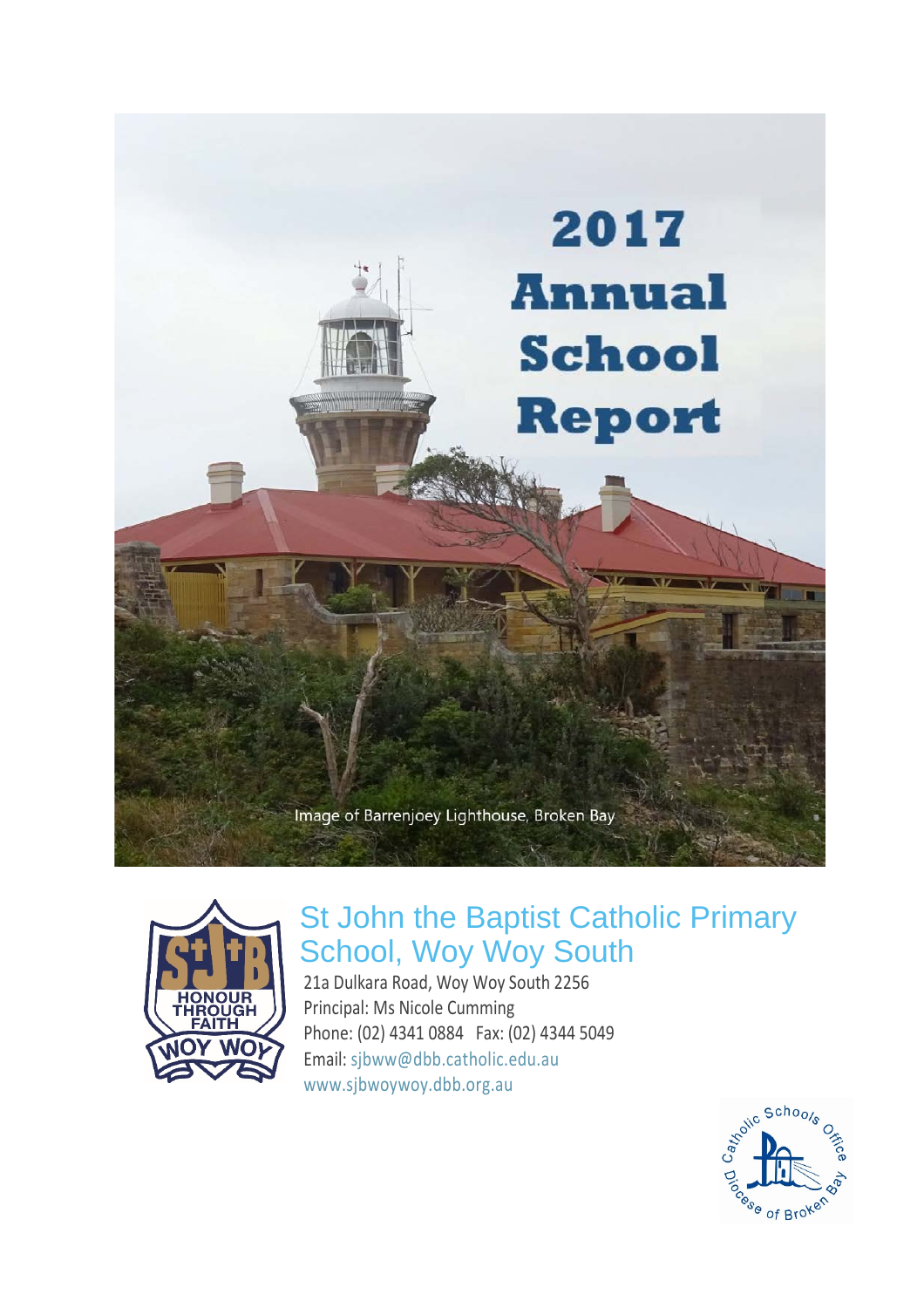# **ABOUT THIS REPORT**

St John the Baptist Catholic Primary School (the 'School') is registered by the NSW Education Standards Authority (NESA) and managed by the Catholic Schools Office (CSO), Diocese of Broken Bay. The CSO as the 'approved authority' for the diocesan registration system formed under Section 39 of the NSW Education Act (1990), is responsible for monitoring the compliance of member schools in the manner that has been approved by the Minister of Education.

The Annual School Report (the 'Report'), approved by the School's Consultant, demonstrates accountability to regulatory bodies and the CSO. Additionally, the Report complements and is supplementary to other forms of regular communication to the School community regarding initiatives, activities and programs which support the learning and wellbeing of its students.

The Report provides parents and the wider community with fair, reliable and objective information about educational and financial performance measures as well as School and system policies. This information includes summary contextual data, an overview of student performance in state and national assessments, a description of the achievement of priorities in the previous year and areas for improvement. Detailed information about the School's improvement journey is documented in the School Improvement Plan (SIP) which is developed, implemented and evaluated in consultation with key stakeholders.

Further information about the contents of this Report may be obtained by contacting the School directly or by visiting the School's website. [Information](http://www.myschool.edu.au/) can be also be obtained from the My School website.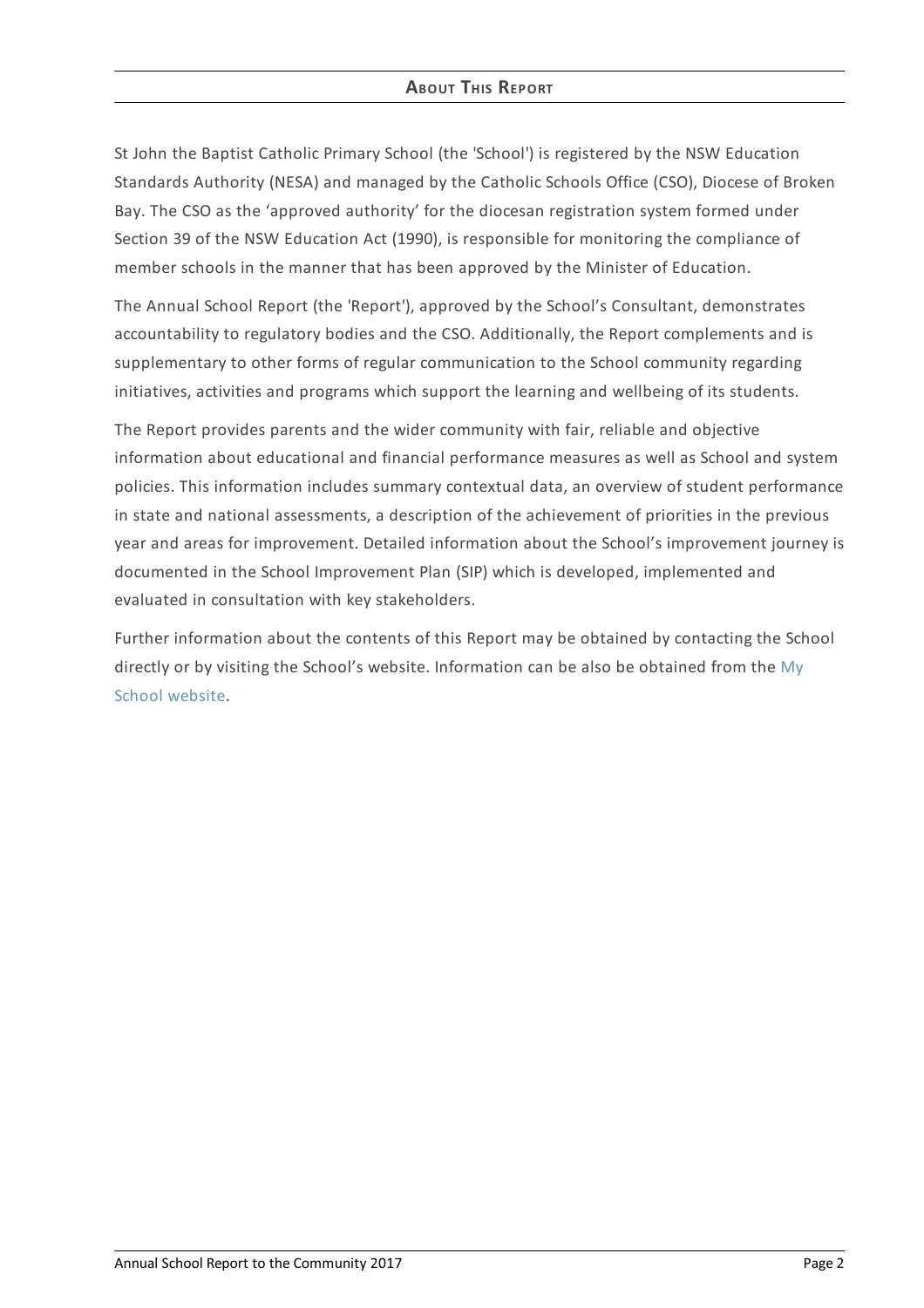### **Principal's Message**

Diverse curricula activities initiated by a caring and dedicated team of professionals, large wellmaintained grounds and facilities and parental involvement combine to offer excellent learning opportunities for students. The School is blessed with a dedicated and caring staff who have created a loving Catholic environment and a place where students are nurtured to achieve excellence in order to make a difference in the world.

#### **Parent Body Message**

We enjoy fruitful, collaborative partnerships between SJB and our homes. Examples this year include: creating a new Parent Representative Group, visiting open classrooms, classroom updates via the SeeSaw app, sharing class experiences such as mindfulness sessions and cyber safety education, and information nights where maths, literacy, and social & emotional learning were explored. We celebrate our community by coming together for events including grandparents', mothers' and fathers' days, our school feast day and Masses.

Teachers at the School support students by partnering with families, recognising the integral foundation of home for each child's ability to learn. There are far more opportunities to participate in ongoing communication beyond brief parent-teacher interviews. Teacher-family emails promote collaboration so concerns can be addressed and individual achievements highlighted, with the wellbeing of all students a mutual priority. Frequent communication allows feedback for constructive cooperation, leading to the best outcomes for our children.

# **Student Body Message**

The School gives us the chance to gather new friends and share interests. It is our belief that these friendships will stand the troubles of life so that we may lean on each other during times of change and hardship. We have wonderful and kind staff members who make a huge difference. Students know that the staff at our school help them to be the best person they can be. Our student body have had many opportunities given to us during 2017. These include;

- The Kindergarten buddy system which allows us to spend time with our buddies;
- Professional speakers making appearances at the School to talk about bullying and how we should be making our School an anti-bullying school and other school issues, such as Social Media; and
- **Mindfulness sessions to relax the minds of students.**

In future we believe that these should all continue and even improve over time.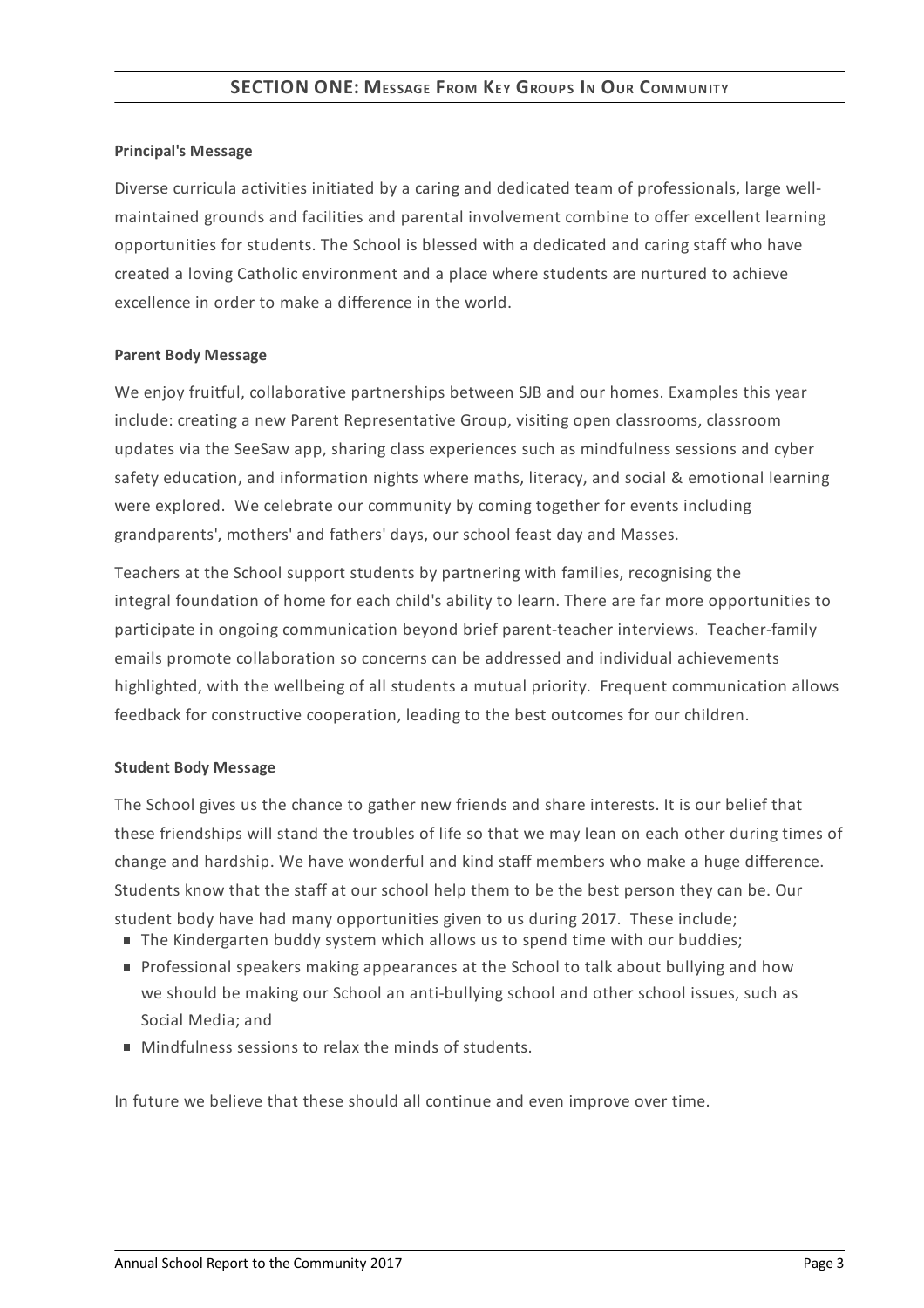# **School Features**

St John the Baptist Catholic Primary School Woy Woy South, is a Catholic systemic co-educational school.

The School originally began in 1922 in the centre of Woy Woy and was established by the Josephite nuns. It was moved to its present site in 1979. The School belongs to the Woy Woy Peninsula Parish with the priests visiting weekly to celebrate Mass and reconciliation.

The School caters for boys and girls from Kindergarten to Year 6 and due to increasing enrolments is moving from a two stream to a three stream class structure. To cater for the growth, six new classrooms were built in 2015 ready to be opened for use in 2016. The School draws from a wide geographical area, with children travelling from Kariong, Tascot, Umina, Ettalong, Phegan's Bay, Booker Bay, Empire Bay as well as from the local surrounding areas of Woy Woy. This demographic contains a vast spread of socio-economic backgrounds. Aspect classes are provided for children with autism, with a total enrolment of eighteen children in these classes.

In 2017 students were involved in creative, academic and sporting pursuits such as the end of year Dance Concert, international UNSW competitions, gala days, diocesan sporting events, debating, chess, public speaking and band competitions. The School bands consist of a concert and training band and both are going from strength to strength.

*Positive Behaviour for Learning (PBL)* and wellbeing have been a priority with various programs implemented throughout the School to support student mental health, e.g. Mindfulness sessions and Zones of Regulation.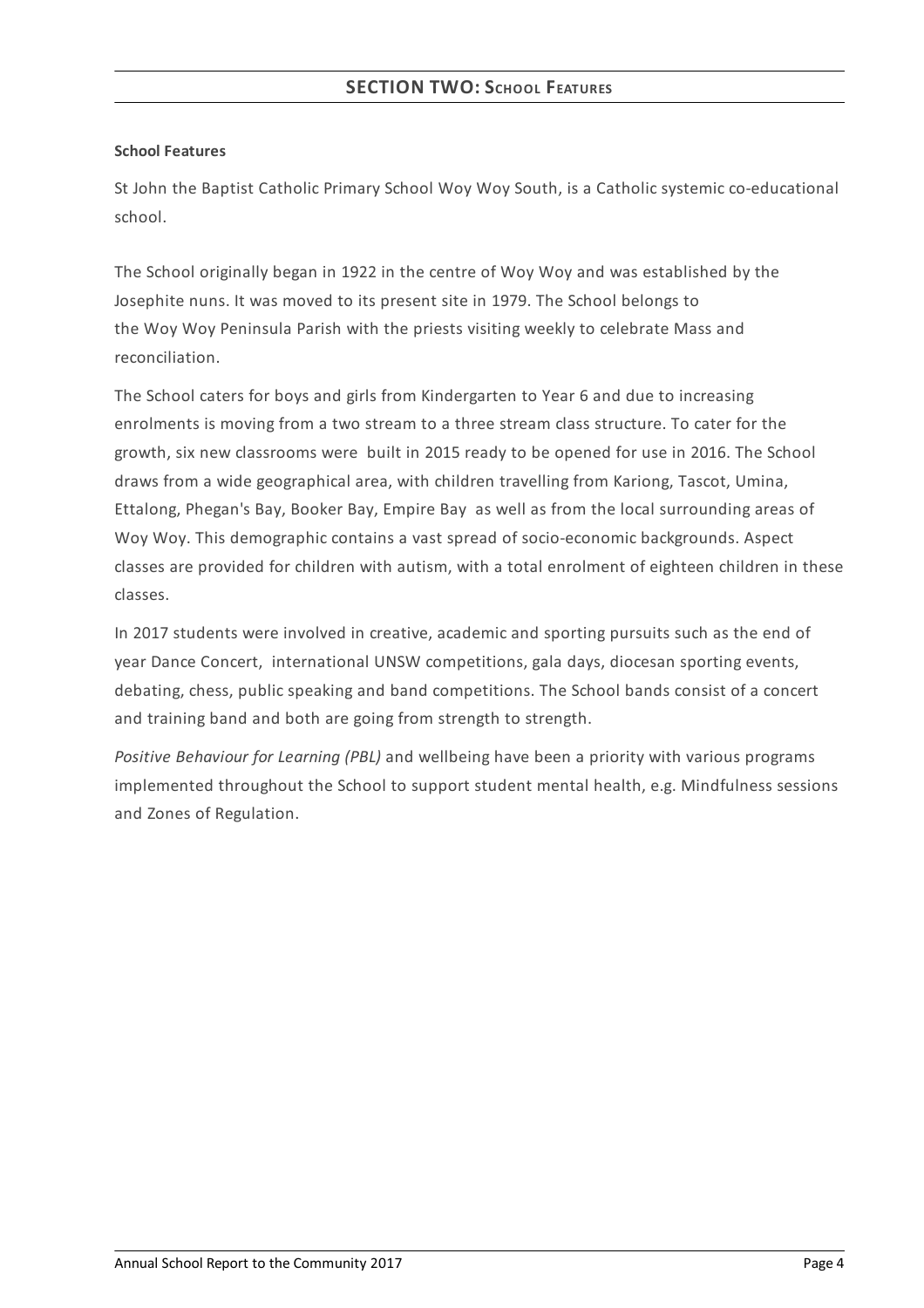# **SECTION THREE: STUDENT PROFILE**

#### **Student Enrolment**

Students attending the School come from a variety of backgrounds and nationalities. The following information describes the student profile for 2017. Additional information can be found on My School [website](http://www.myschool.edu.au/).

| <b>Girls</b> | <b>Boys</b> | LBOTE* | <b>Total Students</b> |
|--------------|-------------|--------|-----------------------|
| 261          | 197         | 46     | 458                   |

\* Language Background Other than English

#### **Enrolment Policy**

The School follows the *[Enrolment](https://www.csodbb.catholic.edu.au/about/dsp-collection.cfm?loadref=125) Policy for Diocesan Systemic Schools*. The policy encourages the local Catholic community, under the leadership of the parish priest and principal, to look upon the time of enrolment as a potential occasion for ongoing evangelisation. The policy calls upon parents to examine their present faith commitments, to develop their role as prime educators of their children in faith and to immerse themselves in the communal, liturgical, ministerial and service dimensions of the parish. Copies of this policy and other policies in this Report may be obtained from the CSO [website](https://www.csodbb.catholic.edu.au/index.cfm) or by contacting the CSO.

# **Student Attendance Rates**

The average student attendance rate for the School in 2017 was 91.96 %. Attendance rates disaggregated by Year group are shown in the following table.

| <b>Attendance rates by Year group</b>                              |      |  |                     |  |      |
|--------------------------------------------------------------------|------|--|---------------------|--|------|
| Kindergarten   Year 1   Year 2   Year 3   Year 4   Year 5   Year 6 |      |  |                     |  |      |
| 92%                                                                | 92 % |  | 92 % 91 % 93 % 92 % |  | 193% |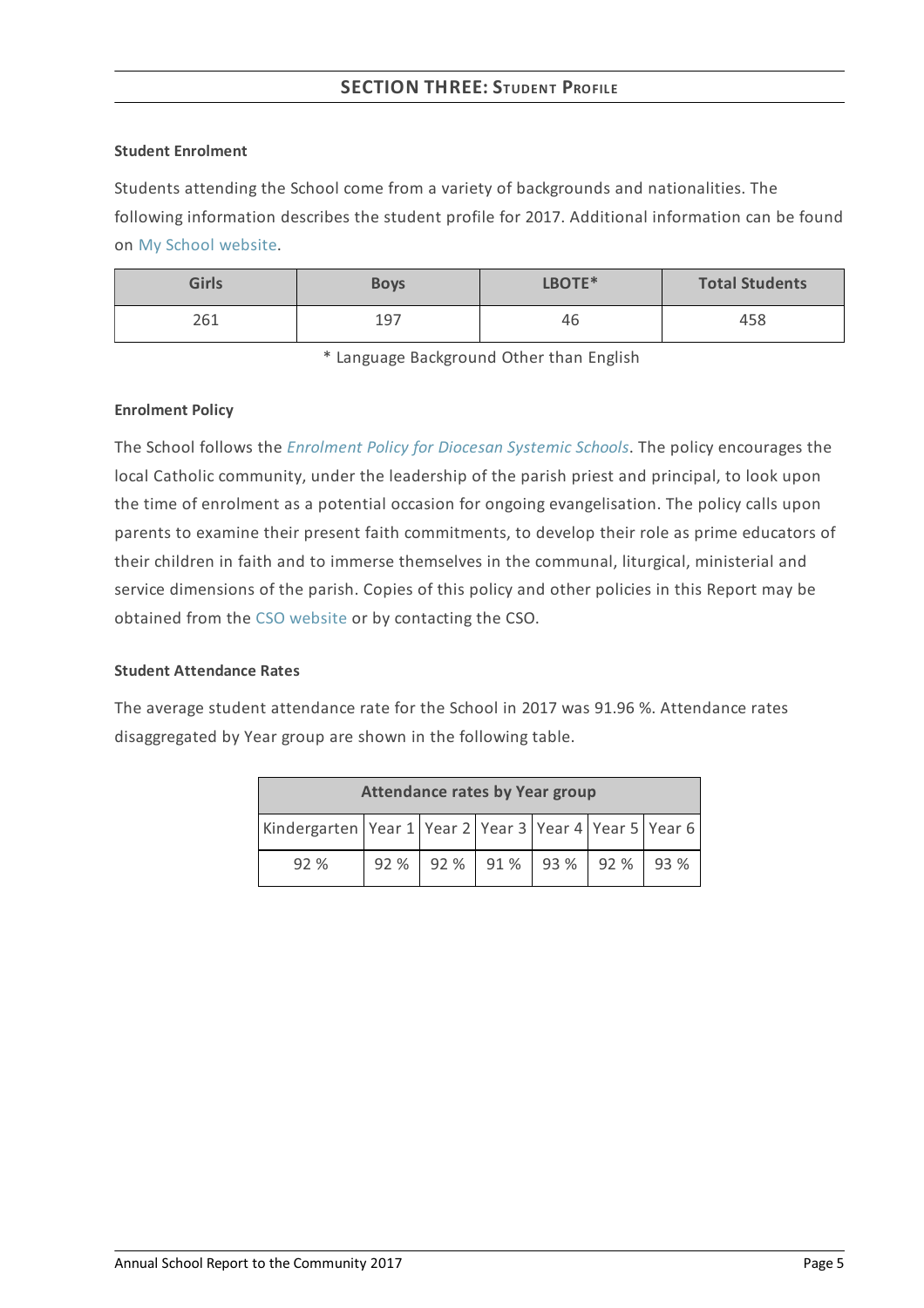#### **Managing Student Non-Attendance**

In order for students to reach their full potential it is of paramount importance that they attend school regularly. While it is the parents' legal responsibility under the NSW Education Act (1990) to ensure that their children attend school regularly, our staff as part of their duty of care, monitor all absences and work in partnership with parents to support and promote the regular attendance of students. In doing so, the School, under the leadership of the principal:

- provides a caring environment which fosters in students, a sense of wellbeing and belonging
- maintains accurate records of student attendance
- implements policies and procedures to monitor student attendance and to address nonattendance issues as and when they arise
- communicates to parents and students, the School's expectations with regard to student attendance and the consequences of not meeting these expectations
- e recognises and rewards excellent and improved student attendance.

School attendance records also contain information regarding student absences including reasons for absence and documentation to substantiate reasons for absences. Teachers are required to monitor non-attendance diligently on a student by student basis and to bring to the attention of the Principal immediately any unexplained absences, non-attendance of a chronic nature, or reasons for non-attendance that cause concern. Matters of concern are referred to the Principal, the CSO and the relevant Department of Education officer where appropriate.

Where a student is not able to attend school for a prolonged period of time due to a medical condition or illness, the School in collaboration with parents, provides resources to contribute to the student's continuum of learning where possible. The CSO monitors each school's compliance with student attendance and management of non-attendance as part of the system's School Review and Development (SRD) processes. The School's attendance monitoring procedures are based on the *Procedures for the [Management](http://srd.dbbcso.org/attendance--enrolment.html) of Student Attendance in the Broken Bay Diocesan Schools System* (password required).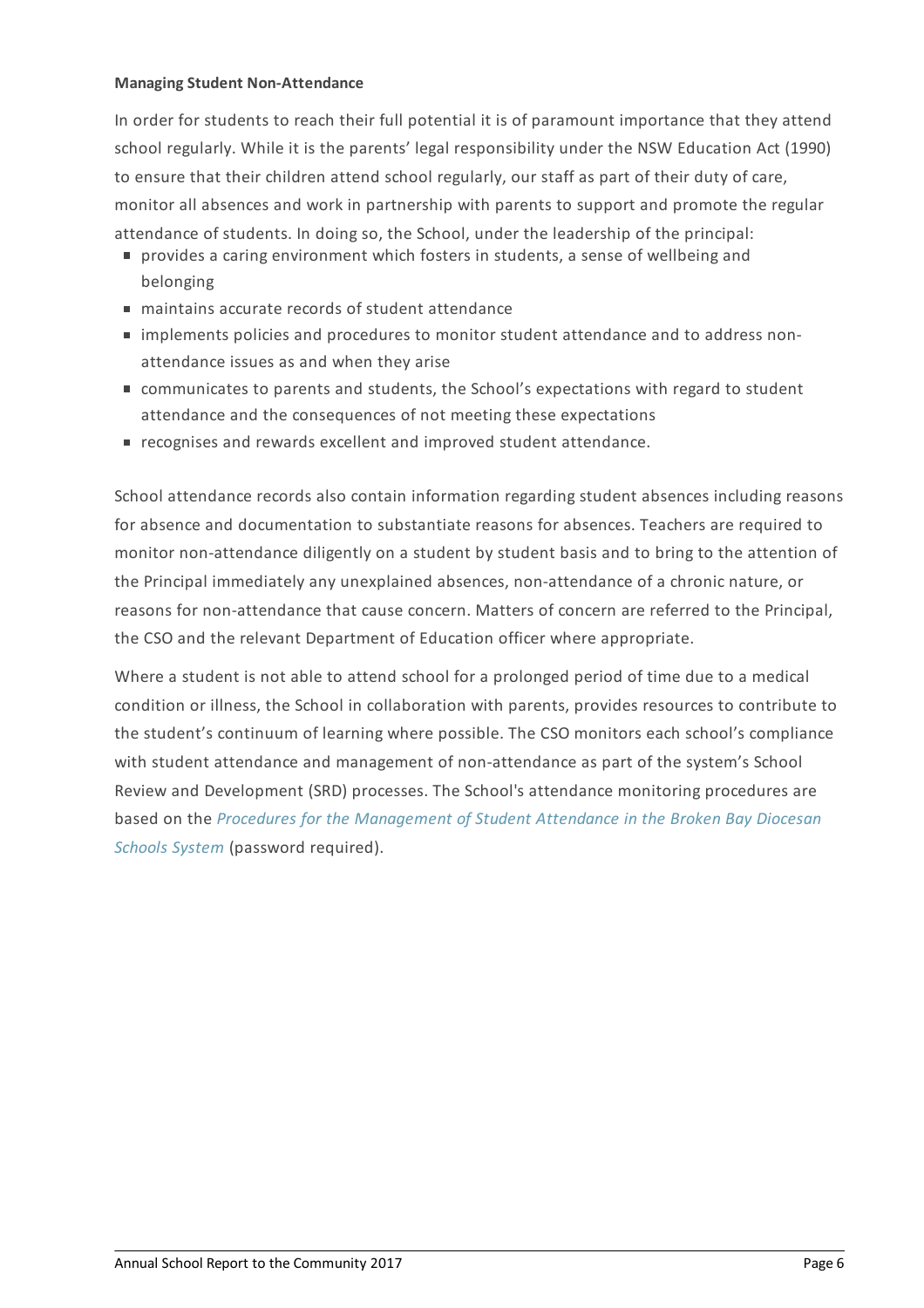# **Staffing Profile**

The NSW government requires that this Report detail the number of teachers in particular categories. The following table sets out this information. Further information about can be obtained from the My School [website](http://www.myschool.edu.au/). The following information describes the staffing profile for 2017:

| Total number of teaching staff by NESA category                                                                                                                                                                             | 32       |
|-----------------------------------------------------------------------------------------------------------------------------------------------------------------------------------------------------------------------------|----------|
| Category (i): those having teacher education qualifications<br>from a higher education institution within Australia or as<br>recognised within the National Office of Overseas Skills<br>Recognition (AEI-NOOSR) guidelines | 32       |
| Category (ii): having a bachelor degree from a higher<br>education institution within Australia or one recognised<br>within the AEI-NOOSR guidelines but lacking formal<br>teacher education qualifications                 | $\Omega$ |
| <b>Total number of staff</b>                                                                                                                                                                                                | 39       |
| Number of full time teaching staff                                                                                                                                                                                          | 21       |
| Number of part time teaching staff                                                                                                                                                                                          | 11       |
| Number of non-teaching staff                                                                                                                                                                                                | 7        |

# **Professional Learning**

The ongoing professional development of each staff member is highly valued. Professional learning (PL) can take many forms including whole school staff days, subject specific in-services, meetings and conferences and a range of professional learning programs provided by the CSO. The School takes responsibility for planning, implementing, evaluating and tracking staff professional learning. Individual staff members take responsibility for their ongoing professional development. All teachers have been involved in professional learning opportunities during the year related to improving student outcomes. The following table provides specific information relating to the focus of three of these staff development days.

| Day 1 | Adjustments and differentiation and the responsibilities to meet the Disability<br>Standards. |
|-------|-----------------------------------------------------------------------------------------------|
| Day 2 | Effective descriptive feedback to enhance student achievement.                                |
| Day 3 | Teaching and assessing of Religious Education to match the rigour of other KLAs.              |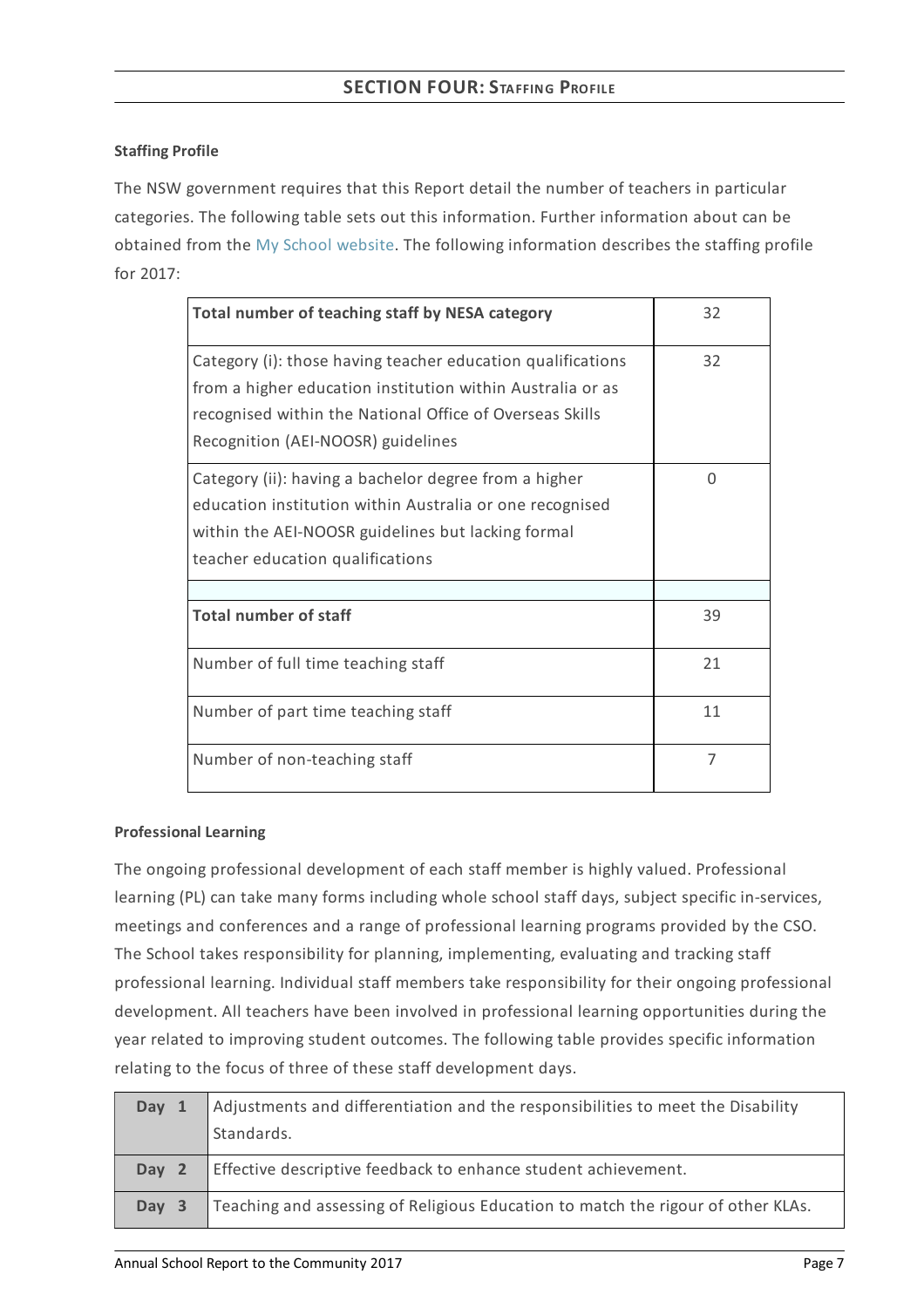# **SECTION FIVE: MISSION**

As a Catholic community, the School shares in the mission of the local Church: "The Diocese of Broken Bay exists to evangelise, to proclaim the Good News of Jesus Christ, gathered as friends in the Lord and sent out to be missionary disciples."

In partnership with parents as the first faith educators of their children and the local parish community, the School seeks to educate and form young people in the Catholic faith. The School provides formal Religious Education as well as retreats, spirituality days and social justice opportunities in which students are invited to serve others, especially the poor and those who are marginalised.

The School's Religious Education (RE) program is based on the Broken Bay K-12 Religious Education Curriculum and aims to provide students with meaningful, engaging and challenging learning experiences that explores the rich diversity of the Catholic faith and ways in which we live it.

Faith formation opportunities are provided for students, staff, parents and caregivers. Students regularly celebrate Mass and pray together. Students are invited to participate in age appropriate sacramental and missionary activities aimed at living out their mission as disciples of Jesus.

The School has a strong religious dimension and endeavours to present quality education as an expression of the Catholic worldview. Opportunities to apply this worldview to all aspects of life both within and beyond the School are continually being sought and manifest in, for example, teaching programs and in school policies. Each week the School newsletter includes a reflection on the week's Gospel providing a Catholic worldview perspective and an outline of upcoming liturgical events. Children are exposed to a rich variety of liturgical experiences and have daily exposure to Gospel values through all Key Learning Areas (KLAs) and in interactions with staff and parents.

Each term a liturgical calendar reflects the involvement of children in whole school Masses, liturgical celebrations and special feast days. Feast days and special seasons are celebrated through Masses and Liturgies. Children in Years 3 to 6 celebrate Reconciliation once a term and all classes are exposed to Exposition of the Blessed Sacrament each term. The sacraments of Reconciliation, Confirmation and Eucharist are received by children from Years 2 to 6.

During 2017, children and staff have been enriched by a wide variety of prayer experiences. Each Friday morning staff gather to participate in community prayer. Each class has prayer during the day at regular intervals, both formally and informally, and have prayer tables that display the colours and symbols of the liturgical seasons throughout the church year. The School supported the local St Vincent de Paul chapter by holding regular *Mini Vinnies* meetings and facilitating awareness and fund raising activities.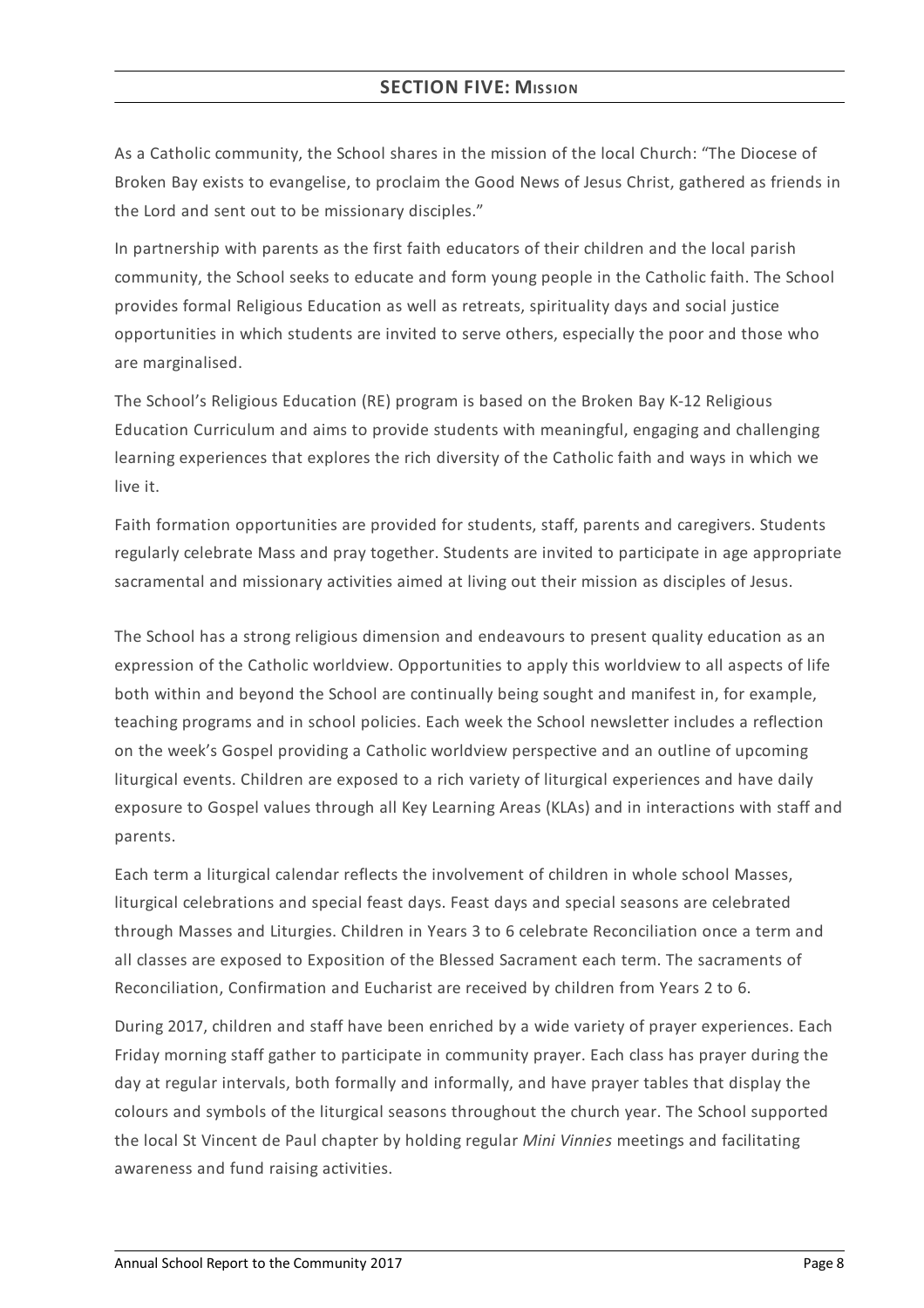# **Primary Curriculum**

The School provides an educational program based on, and taught in accordance with the NSW Education Standards Authority (NESA) syllabuses for primary education. The Key Learning Areas (KLAs) are English, Mathematics, Science and Technology (S&T), Human Society and its Environment (HSIE), Creative Arts (CA) and Personal Development, Health and Physical Education (PDHPE). In addition to this, the School implements the Diocesan Religious Education syllabus. Staff members are committed to continuous improvement of teaching and learning in all facets of the curriculum.

The teaching staff believes it is important that they have consistent practice across the English and Mathematics blocks so that students know and understand learning expectations and routines. Extensive professional learning (PL) for staff has been an integral part of this process. The School Leadership Team continues to collaboratively and actively lead PL. Curriculum initiatives have provided opportunities for teachers to work together to reflect, discuss, plan, implement and evaluate pedagogical approaches to the teaching of English and Mathematics (incorporating both literacy and numeracy experiences) that maximise children's learning.

For the last few years teachers have worked towards high quality practice in English based on evidence-based best practice; similarly for the last three years teachers have worked towards greater precision in the teaching of Mathematics. This journey has been aided by support from the Catholic Schools Office (CSO) with embedding programs such as *Extending Mathematical Understanding* (EMU), *Best Start* and *Improving Literacy and Numeracy National Partnerships* (ILNNP) and in the provision of much needed funding respectively. Considerable resourcing by way of releasing teachers, organising CSO personnel to work with and support teachers, and purchasing teaching resources has greatly assisted this journey.

To understand a student's point of need, and consequently inform teaching, data gathering and analysis has been a focus with purposeful use of the *Teacher Inquiry and Knowledge Building Cycle (Timperley 2008)*. All teachers conduct a Mathematical Assessment Interview (MAI) with their students at the beginning of the year to identify their mathematical understanding in number, and hence their point of need. This informs the grouping of students and subsequent instructional decisions. Similarly *Running Records* are taken at the beginning of the year to analyse reading ability for areas of strength and need. Reading levels are then tracked each term which is the catalyst for further professional dialogue. This dialogue assists teachers in sharing reading strategies and programs.

Students were also given the opportunity to participate in a wide range of activities including: choir, band, guitar lessons, chess and board games, various inter-school and diocesan sporting events, gala days, surf safety days, a two week intensive swimming program for children in Kindergarten and Years 1 and 2, debating and public speaking competitions.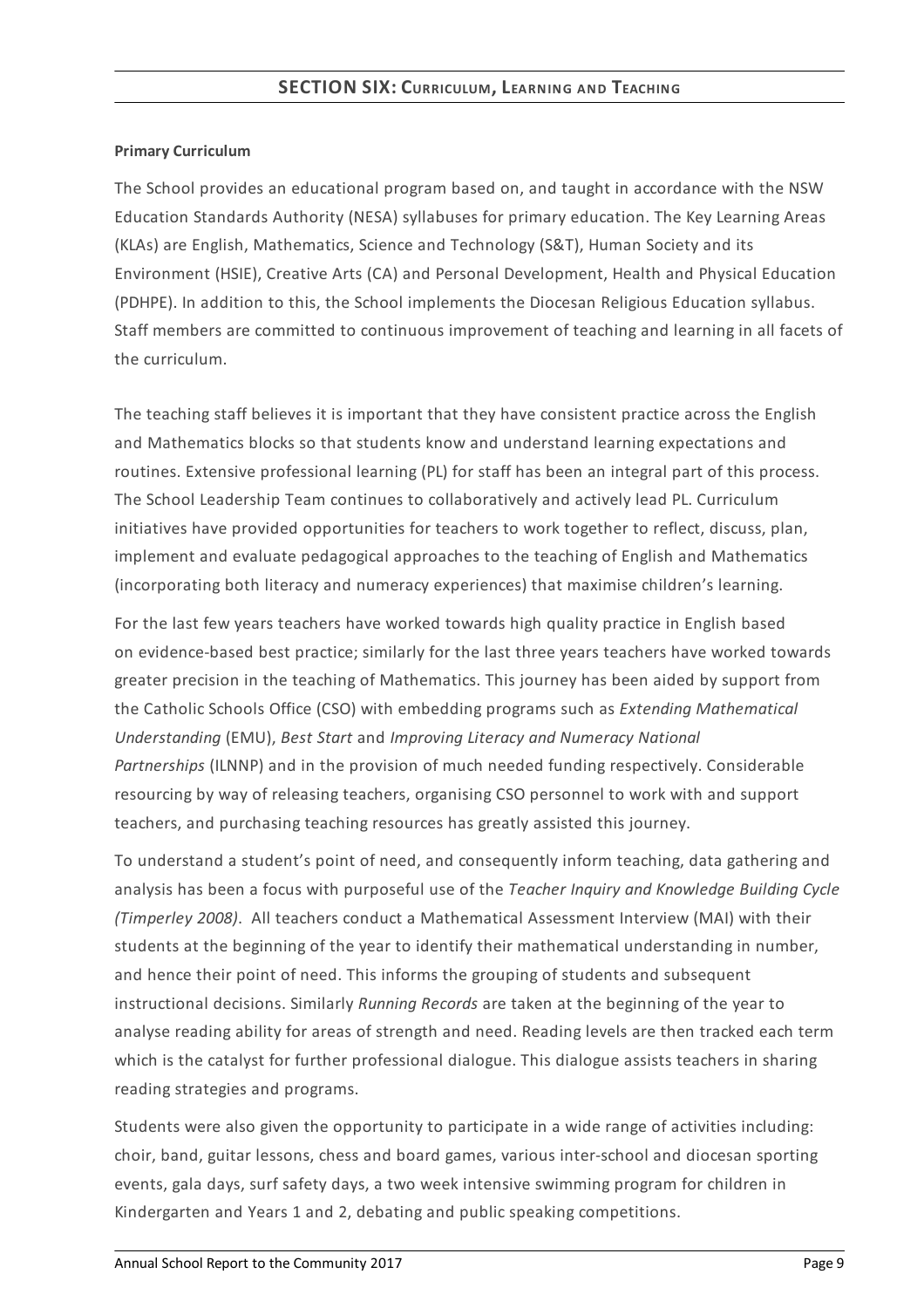#### **NAPLAN**

The National Assessment Program – Literacy and Numeracy (NAPLAN) is an annual assessment for students in Years 3, 5, 7 and 9. NAPLAN assessment results provide valuable information about student achievements in literacy and numeracy. An analysis of these results assists the School's planning and is used to support teaching and learning programs.

The tables below show the percentages of students who achieved particular skill bands in the aspects of literacy and numeracy compared to students nationally. Literacy is reported in four content strands (aspects): Reading, Writing, Spelling, Grammar and Punctuation. Numeracy is reported as a single content strand. Students who were exempted from any test were deemed not to have met the national minimum standard in that test area and are not included in band distributions. Additional NAPLAN student performance information can also be accessed from the My School [website](http://www.myschool.edu.au/).

| <b>NAPLAN RESULTS 2017</b> |                                | % of students in the<br>top 2 bands |                  | % of students in the<br>bottom 2 bands |                  |
|----------------------------|--------------------------------|-------------------------------------|------------------|----------------------------------------|------------------|
|                            |                                | <b>School</b>                       | <b>Australia</b> | <b>School</b>                          | <b>Australia</b> |
|                            | <b>Grammar and Punctuation</b> | 55.74 %                             | 55.50 %          | 6.56 %                                 | 10.50 %          |
|                            | <b>Reading</b>                 | 45.90 %                             | 51.60 %          | 11.48 %                                | 10.00 %          |
| Year<br>3                  | <b>Writing</b>                 | 49.18 %                             | 44.60 %          | 6.56%                                  | 7.50 %           |
|                            | <b>Spelling</b>                | 47.54 %                             | 45.60 %          | 14.75 %                                | 13.10 %          |
|                            | <b>Numeracy</b>                | 36.07 %                             | 39.80 %          | 6.56 %                                 | 11.40 %          |

| <b>NAPLAN RESULTS 2017</b> |                                | % of students in the<br>top 2 bands |                  | % of students in the<br>bottom 2 bands |                  |
|----------------------------|--------------------------------|-------------------------------------|------------------|----------------------------------------|------------------|
|                            |                                | <b>School</b>                       | <b>Australia</b> | <b>School</b>                          | <b>Australia</b> |
|                            | <b>Grammar and Punctuation</b> | 25.42 %                             | 34.40 %          | 23.73 %                                | 17.50 %          |
|                            | <b>Reading</b>                 | 35.59 %                             | 37.00 %          | 15.25 %                                | 14.60 %          |
| Year<br>5                  | <b>Writing</b>                 | 13.56 %                             | 15.80 %          | 13.56 %                                | 19.40 %          |
|                            | <b>Spelling</b>                | 20.34 %                             | 34.30 %          | 20.34 %                                | 14.10 %          |
|                            | <b>Numeracy</b>                | 23.73 %                             | 27.90 %          | 6.78 %                                 | 14.60 %          |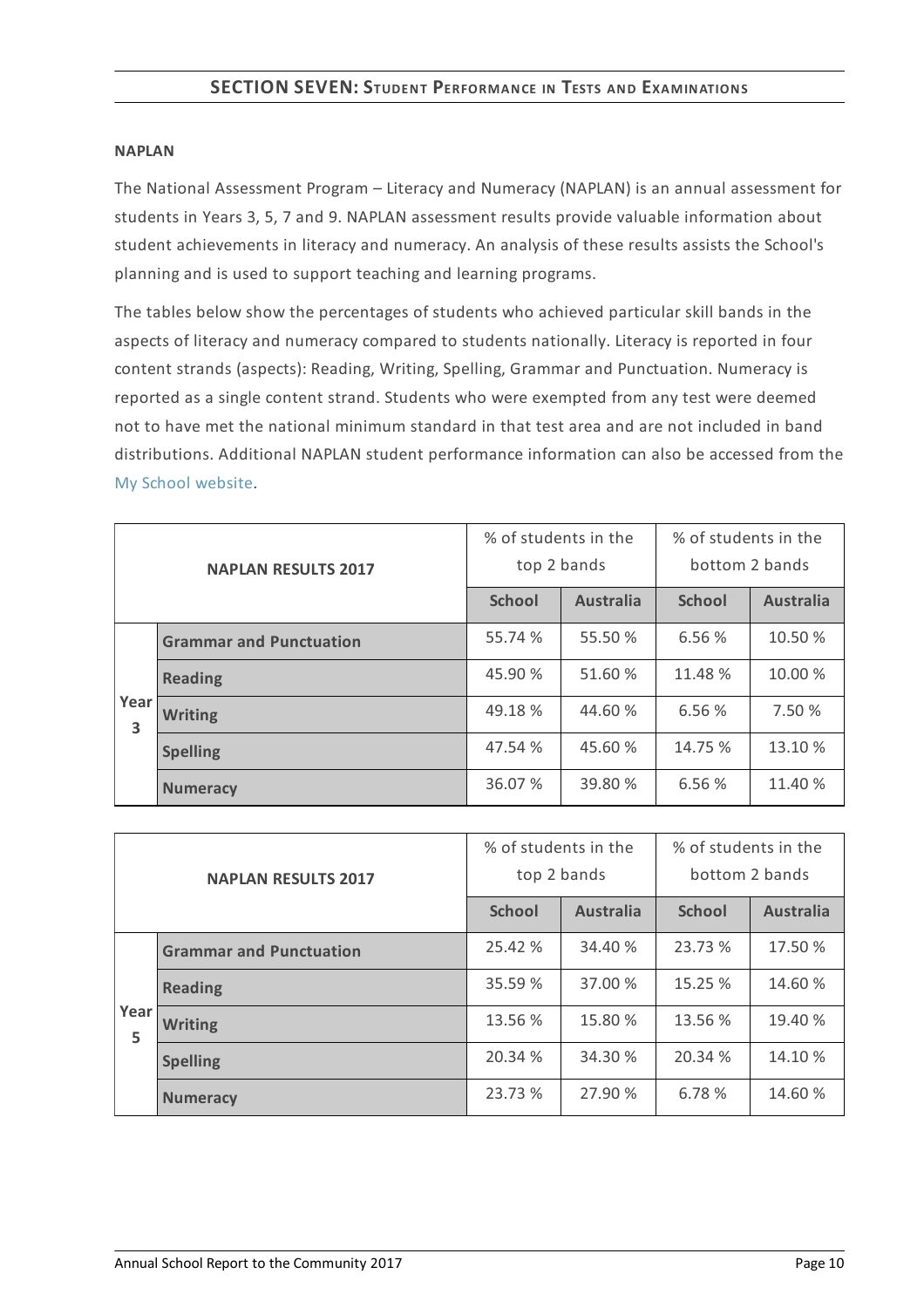#### **NAPLAN Comments**

In Year 3 it is pleasing to see that there was a higher percentage of students from the School in the top two bands than the national figures in Grammar and Punctuation, Writing and Spelling. Similarly fewer students were in the bottom two bands in Grammar and Punctuation, Writing and Numeracy than national figures.

The sustained and strategic focus on literacy, in particular writing, appears to be having an impact on teaching practice and student achievement. This focus will continue in 2018 with literacy coaches supporting teachers as they plan, design and implement learning for all students. Targeted improvement in Mathematics is being supported by a renewed professional learning emphasis on ways in which teachers can support students' conceptual understanding.

Year 5 results indicate that close attention needs to be given to student learning across all domains. However, there were fewer students in the bottom two bands than the national figures in Writing and Numeracy. This may be due to the effectiveness of the school's targeted intervention programs.

2017 NAPLAN results have shown the percentage of children achieving equal to or greater than the expected growth from Year 3 to Year 5 in the following areas: Reading 64%, Writing 60%, Grammar & Punctuation 59% and Numeracy 58%.

Looking further afield to other standardised tests (PAT by ACER) used in the school, results show that in Numeracy 68% of students in Year 3 achieved equal to or greater than the expected growth in the past twelve months, as did Year 5 students with 53% of students achieving equal to or greater than the expected growth.

Teachers have examined NAPLAN results and other school assessment data to identify particular areas of need for these cohorts. Supported by literacy and numeracy coaches, teachers will target improvement by focusing on evidence based approaches that have been shown to result in significant learning gain.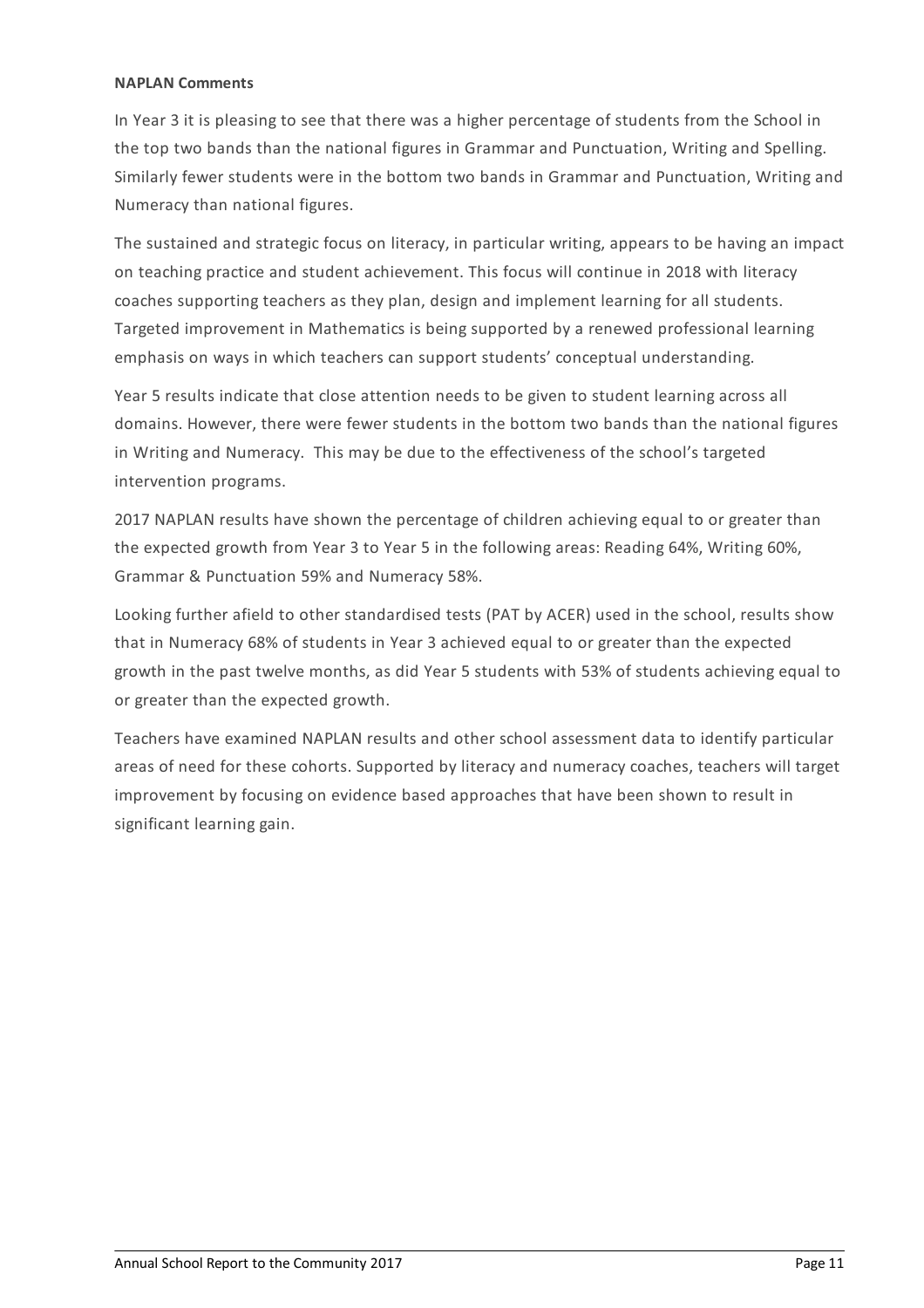# **Pastoral Care Policy**

The School's pastoral care and student wellbeing policies guidelines and procedures are informed by the *Pastoral Care Policy for [Diocesan](https://www.csodbb.catholic.edu.au/about/dsp-collection.cfm?loadref=125) Systemic Schools*. This policy is underpinned by the guiding principles from the *National Safe Schools [Framework](https://www.education.gov.au/national-safe-schools-framework-0) (2013) (NSSF)* that represent fundamental beliefs about safe, supportive and respectful school communities. These guiding principles emphasise the importance of student safety and wellbeing as a pre-requisite for effective learning in all Catholic school settings. The *Pastoral Care and Wellbeing Framework for Learning for the Diocese of Broken Bay Schools System* (the ['Framework'\)](https://www.csodbb.catholic.edu.au/studentwellbeing/dsp-default.cfm?loadref=140) utilises the NSSF ensuring that diocesan systemic schools meet the objectives of the NSSF at the same time as meeting the diocesan vision for pastoral care and wellbeing. The framework includes ten pathways that are intended to assist school communities create safe and supportive environments that foster positive relationships which enhance wellbing and learning for all students. Further information about this and other related policies may be obtained from the CSO [website](https://www.csodbb.catholic.edu.au/about/dsp-collection.cfm?loadref=125) or by contacting the CSO. There were no changes made to this policy in 2017.

# **Behaviour Management and Student Discipline Policy**

The School's policies and procedures for the management of student behaviour are aligned to the Behaviour Management and Student Discipline Policy for Diocesan Systemic Schools. Policies operate within a context of social justice, compassion, reconciliation and forgiveness. The dignity and responsibility of each person is promoted at all times along with positive student behaviours whilst ensuring the respect for the rights of all students and staff. Further information about this and other related policies may be obtained from the CSO [website](https://www.csodbb.catholic.edu.au/about/dsp-collection.cfm?loadref=125) or by contacting the CSO. There were no changes made to this policy in 2017. Note: the policy on the CSO website is the updated policy for implementation in 2018.

# **Anti-Bullying Policy**

The School's [Anti-Bullying](https://www.csodbb.catholic.edu.au/about/dsp-collection.cfm?loadref=125) guidelines and procedures are based on and informed by the *Anti-Bullying Policy for Diocesan Systemic Schools* and is aligned to the *Pastoral Care Policy for Diocesan Systemic Schools* and other related wellbeing policies and [guidelines.](https://www.csodbb.catholic.edu.au/about/dsp-collection.cfm?loadref=125) All students, their families and employees within Catholic education have a right to a learning and work environment free from intimidation, humiliation and hurt. Anti-Bullying policies support school communities to prevent, reduce and respond to bullying. Further information about this and other related policies may be obtained from the CSO [website](https://www.csodbb.catholic.edu.au/about/dsp-collection.cfm?loadref=125) or by contacting the CSO. Changes were made to this policy in 2017 to reflect evidence based practice and to clearly articulate roles and responsibilities of members of the school community.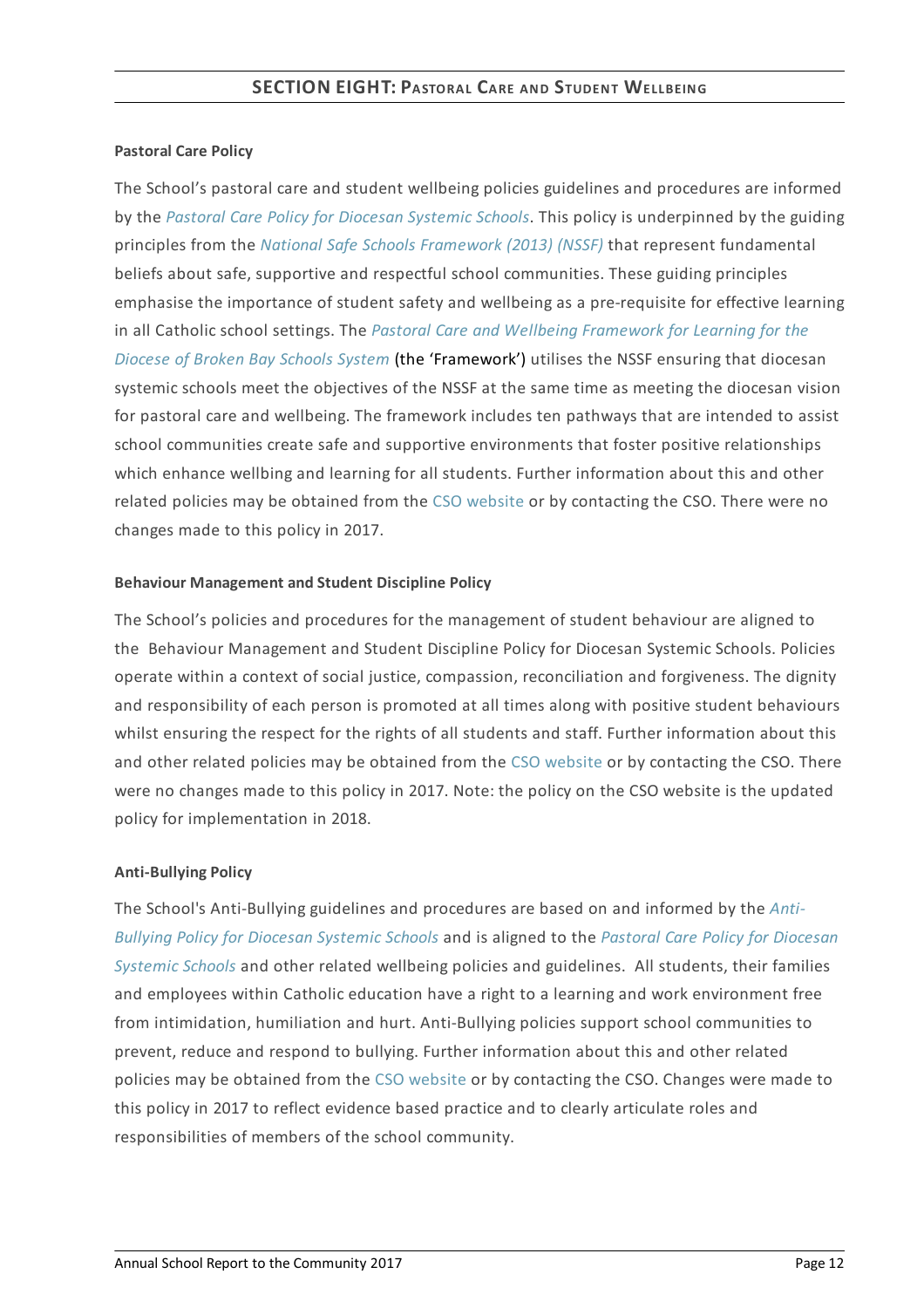### **Complaints Handling Policy**

The School follows the *[Complaints](https://www.csodbb.catholic.edu.au/about/dsp-collection.cfm?loadref=125) Handling Policy and Procedures for Diocesan Systemic Schools.* A distinctive feature of this policy is to ensure that complaints are addressed in a timely and confidential manner at the lowest appropriate management level in order to prevent minor problems or concerns from escalating. The expectation is that complaints will be brought forward and resolved in a respectful manner recognising the dignity of each person concerned in the process. The policy recognises that a number of more minor or simple matters can be resolved without recourse to the formal complaint handling process but rather, quickly and simply, by discussion between the appropriate people. Further information about this and other related policies may be obtained from the CSO [website](https://www.csodbb.catholic.edu.au/about/dsp-collection.cfm?loadref=125) or by contacting the CSO. There were no changes made to this policy in 2017.

# **Initiatives Promoting Respect and Responsibility**

To ensure a consistent and positive approach to behaviour management the School has in place *Positive Behaviour for Learning* and *Zones of Regulation* which are initiatives that address behavioural, social and emotional learning. These initiatives specifically address and teach the rule, "At St John the Baptist we are respectful, responsible learners". Children are guided to understand the meaning of this rule in order to act appropriately both within the school and within the community. Understanding *The Zones* assists students in identifying their emotional state and to choose the correct tools to help manage their emotions.

Students are encouraged to think about and support community service initiatives instigated by the School's *Mini Vinnies* group. These activities promote empathy and respect for, and a commitment to action, to assist those less fortunate than ourselves.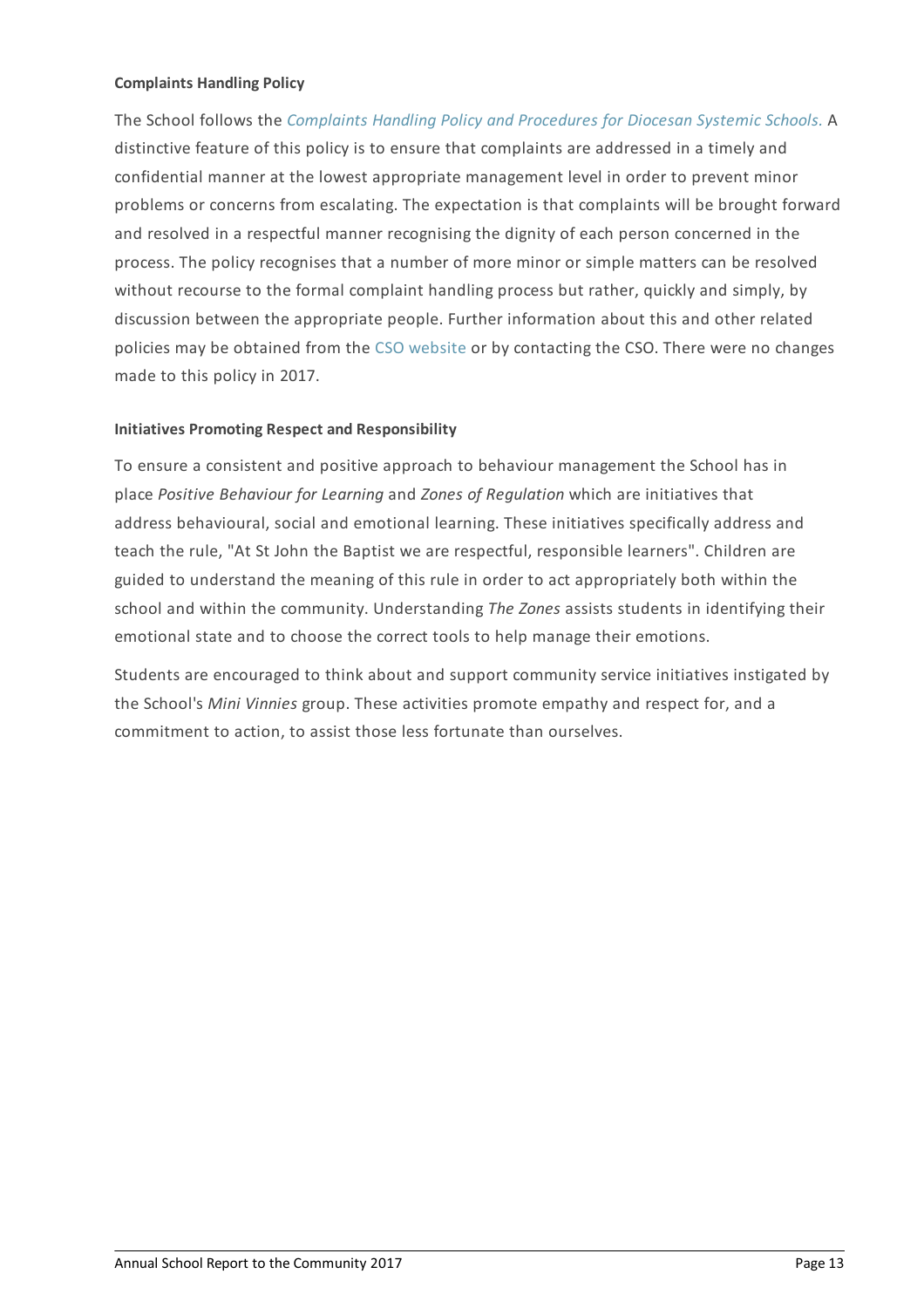Strategic planning ensures a common purpose and agreed values are established. In Broken Bay systemic schools, this common purpose and agreed values along with goals, targets and key improvement strategies are documented in the School Improvement Plan (SIP). This SIP is a three year planning document and is used to record the School's progress in working towards priorities for improvement in three domains: Mission, Pastoral Care, Learning and Teaching. School improvement planning is supported systemically by the Diocesan *Leading Learning* initiative. This initiative is research based and has been developed in partnership with the University of Auckland. Building on *Leading Learning* in the Learning and Teaching domain, the Diocesan *Learning Principles* guide improvement strategies toward high quality contemporary learning.

#### **KeyImprovements Achieved**

- Learning and Teaching: The sustained and strategic focus on literacy and numeracy through teachers engaging in coaching cycles in both areas has had a positive impact on teaching practice and student achievement in these curriculum areas. Coaches supported grade teachers as they planned and implemented learning for all students ensuring differentiated tasks met all students' needs. More able students were challenged through extension classes offered in Mathematics, Reading, Writing, Debating and Robotics.
- Mission: The use of the Eucharistic Prayer for Children helped bring about a deeper student engagement in the Mass through the simplified language and nature of the regular responses, which encourages students to follow the Mass more closely. Staff participated in professional learning around rich and differentiated Religious Education tasks.
- Pastoral Care: *Zones of Regulation* was implemented across the School to help students explore calming techniques, cognitive strategies, and sensory supports so they will have a toolbox of methods to use to move between zones. Mindfulness sessions assisted children to learn and practice these self-calming techniques.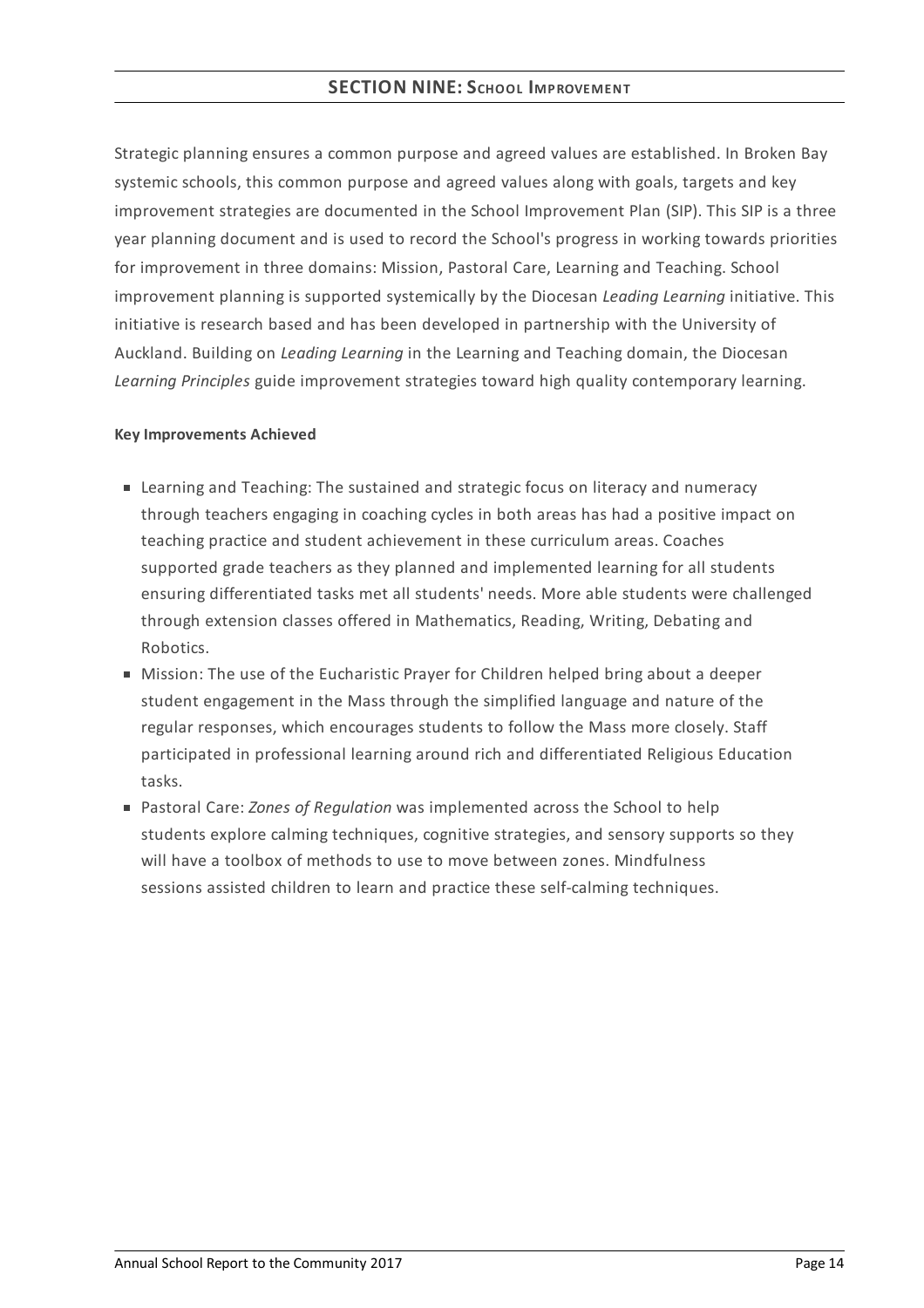#### **Priority KeyImprovements for Next Year**

- Learning and Teaching: In 2018 the School will continue to focus on point of need teaching in the areas of literacy and numeracy by analysing data and deepening teachers' knowledge and understanding of differentiation strategies to meet student needs. Coaching cycles will focus on particular students and their "sticking points" on the learning continuum, incorporating specific strategies to target their point of need.
- $\blacksquare$  Mission: In 2018 the School will continue to find ways to engage the students in liturgies and consolidate the use of rich and differentiated tasks in Religious Education lessons.
- Pastoral Care: In 2018 the School will consolidate the *Zones of Regulation* to help students develop skills in consciously regulating their actions. A focus on bullying awareness and anti-bullying strategies across the school will be prioritised. The Parent Representative Group will help with the school-parent relationship and assist with pastoral care of families.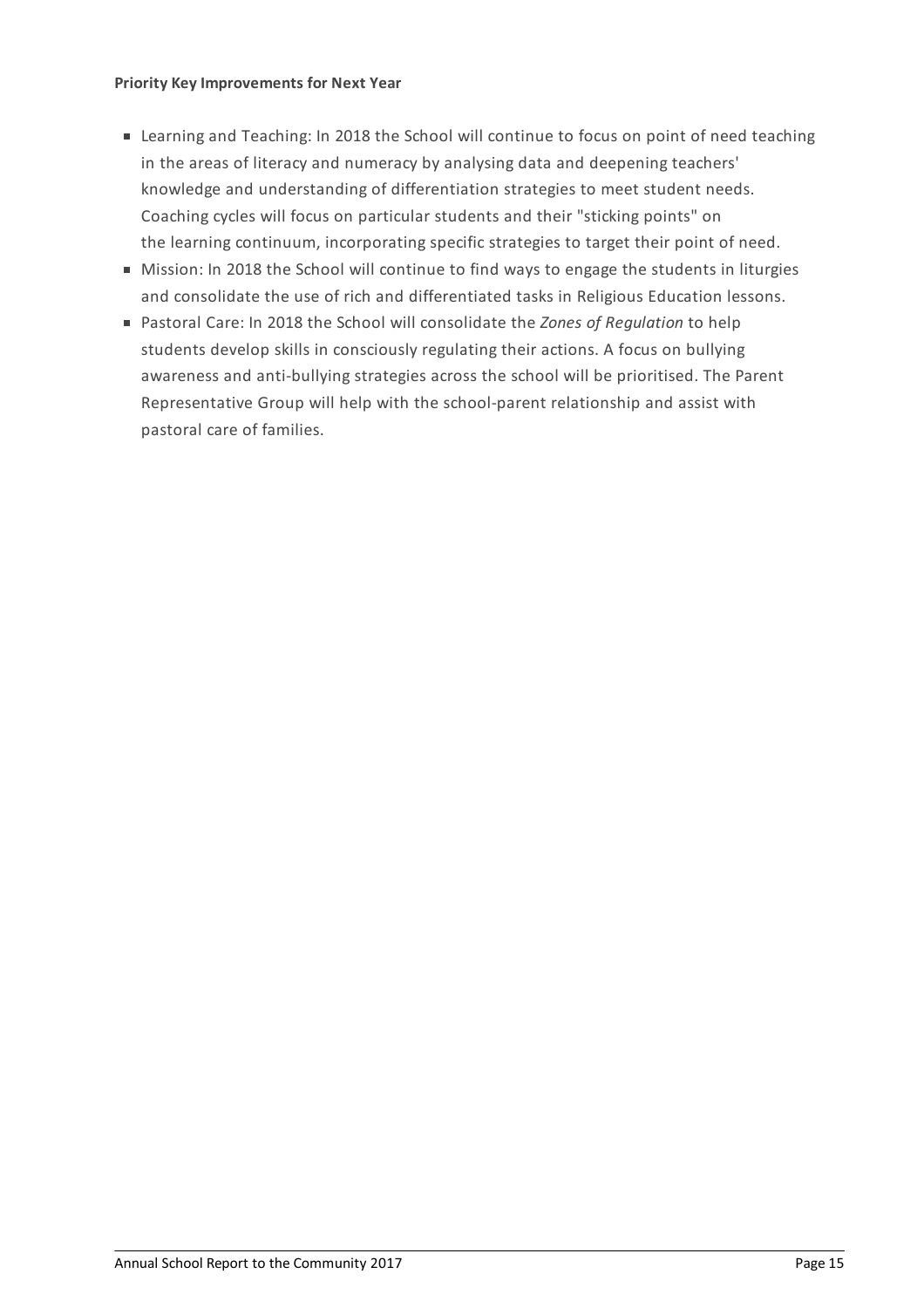The opinions and ideas of parents, students and teachers are valued and sought. Their suggestions are incorporated into planning for and achieving improved outcomes for students. This year, a variety of processes have been used to gain information about the level of satisfaction with the School from parents, students and teachers.

# **Parent Satisfaction**

Comments from parents:

- With the guidance of excellent teachers, SJB provides learning experiences for our children according to their individual interests and strengths.
- We chose SJB with the expectation that our children would be nurtured in a positive environment, guided in developing their faith, treated with respect and given the best academic tuition available.
- I did not expect that SJB teachers would offer extra-curricular interest groups (in their own break time) that children love to attend. I didn't realise classroom teachers could give such personal attention to students when they require extra support while teaching a class of 20+.
- Our school tends to students where and how they are as individuals.
- **SJB** demonstrates a strong dedication to development of faith. Frequent and beautifully arranged Masses and liturgies in the school hall, sacramental preparation classes run in the school library and participation in school/parish Masses have all been positive experiences. We are confident that we have made the best choice of school for our family.

# **Student Satisfaction**

Comments from students

- We have many engaging learning opportunities where lots of students enjoy learning at SJB. They enjoy using technology such as chrome books, Interactive Whiteboards (IWBs), iPads and computers. There are overnight excursions to Canberra and Bathurst, a chicken coop and veggie garden, flexible learning spaces in Year 5 and 6, and extension groups for Science, Maths, Writing and Robotics
- Our student body are happy that the teachers are very comforting when students are upset or having troubles and they are very easy to talk to. The student body are also very happy with the new learning spaces and how flexible they can be. Students are very happy with the *Seasons* program because when they need help or they are in trouble they can go to their *Seasons* group and talk about their worries. We would like to see *Seasons* continue every year so that the children who need it most have a chance to go and express their worries.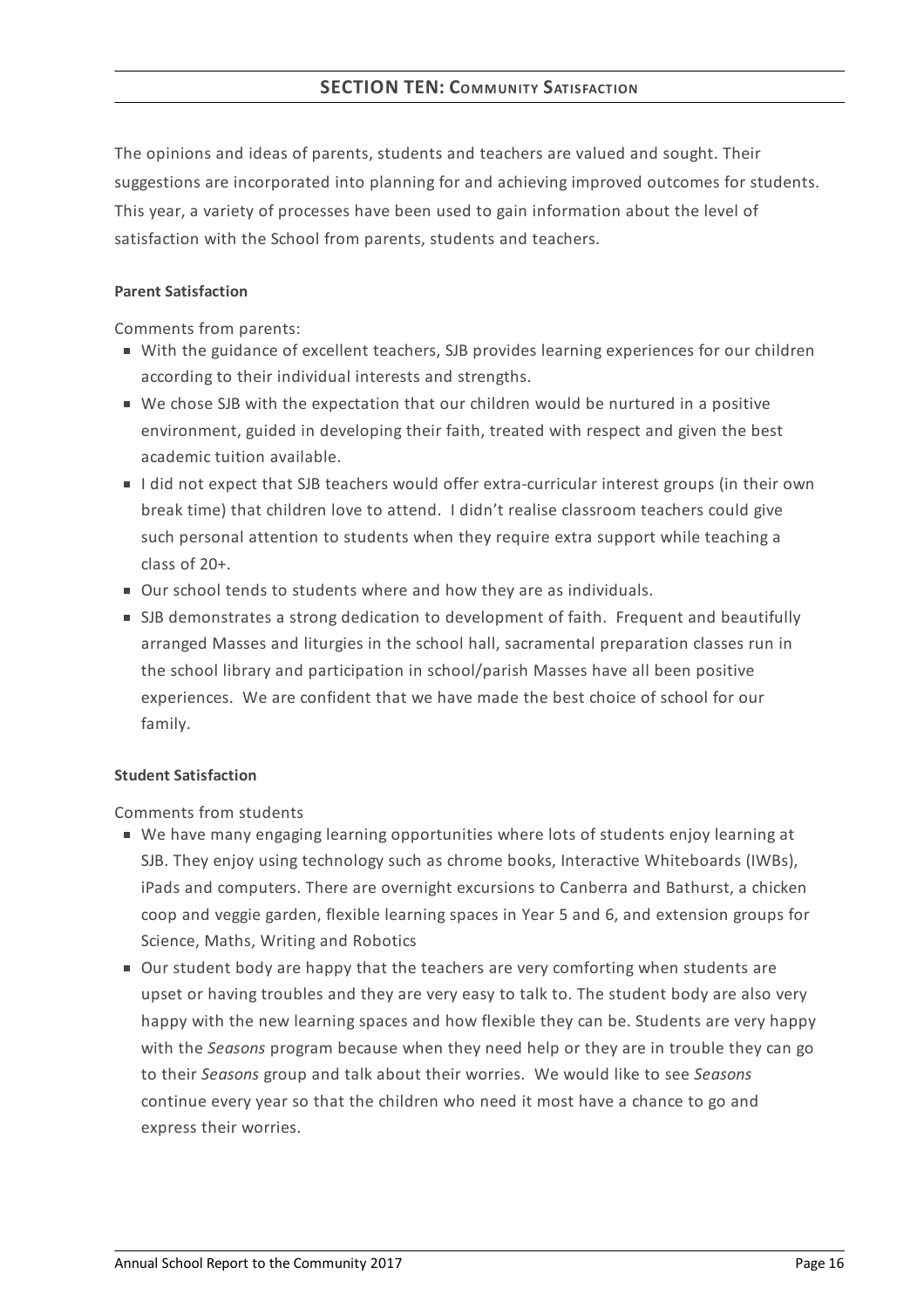## **Teacher Satisfaction**

Staff were asked to provide open responses about the most valued aspects of the School. The most frequently nominated aspects were:

- Stage meetings which allow for professional supportive collaboration
- **Professional Learning opportunities: coaching cycles and in-services**
- Approachable and supportive leadership team
- **New staff facilities**
- *Skoolbag App* which allows for instant communication
- Availability and use of ICLT to support teaching and learning
- Learning Support
- New playground allowing for creative and imaginative play
- Social and fun dimension of staff relationships.